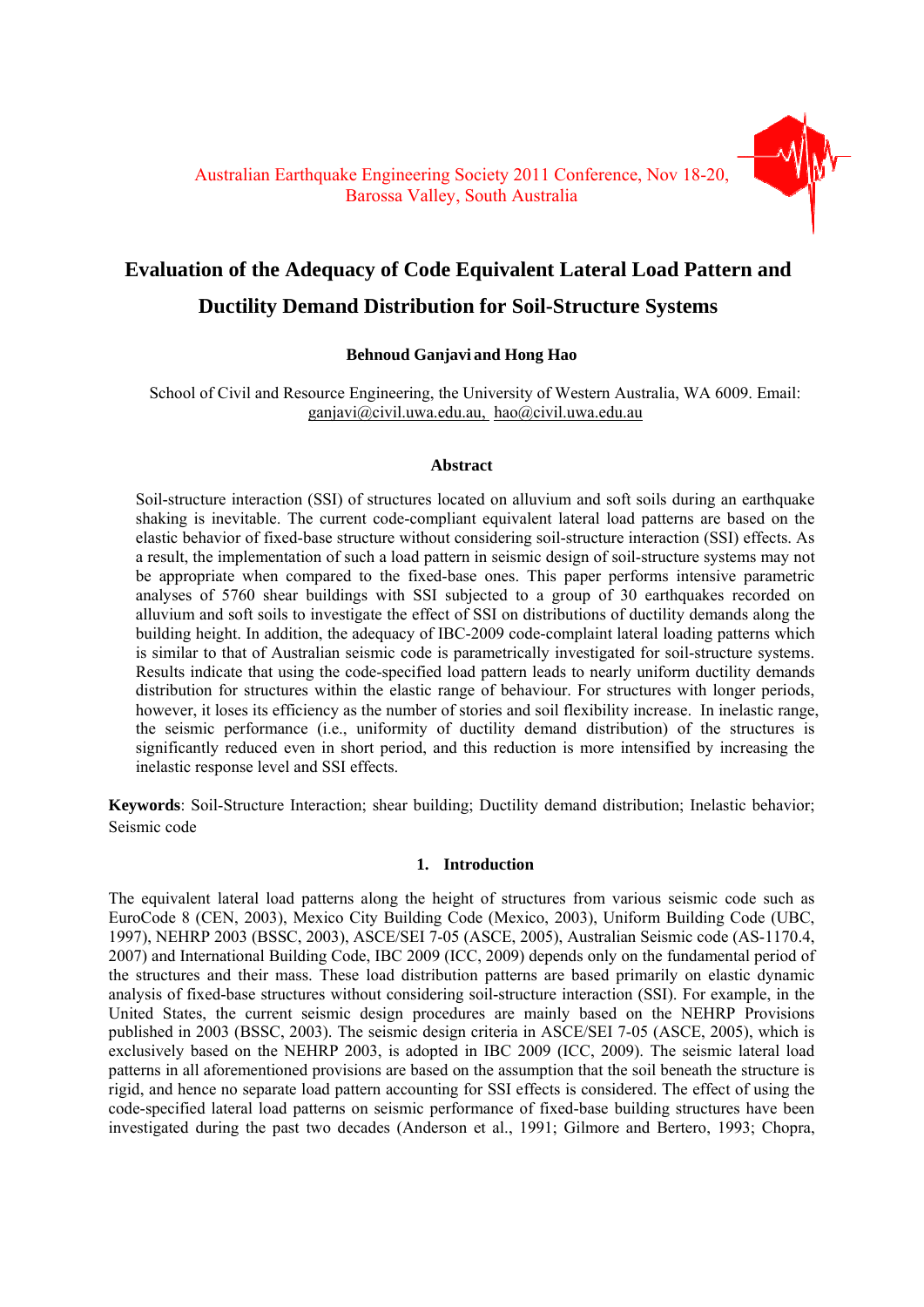1995). Chopra (1995) evaluated the ductility demands of several shear building models designed according to 1994 Uniform Building Code (UBC 94) loading pattern with elastoplastic behavior subjected to the 1940 El Centro Earthquake. It was concluded that utilizing this load pattern does not lead to equal ductility demand in all stories, and that generally the maximum ductility demands occurs in the first story. Leelataviwat et al. (1999) evaluated the seismic demands of mid-rise moment-resisting frames designed in accordance to UBC 94. They proposed improved load patterns using the concept of energy balance applied to moment-resisting frames with a pre-selected yield mechanism. In a more comprehensive research, Karami Mohammadi *et al.* (2004) investigated the effect of lateral load patterns specified by United States seismic codes on drift and ductility demands of fixed-base shear building structures under 21 earthquake ground motions, and found that using the code-specified design load patterns does not lead to a uniform distribution and minimum ductility demands. In another study, Moghaddam and Hajirasouliha (2006), based on the nonlinear dynamic analyses on fixed-base shear building models subjected to 20 earthquake ground motions recorded on alluvium soil, proposed a new lateral load pattern as a function of the fundamental period of the structure and target ductility. Ganjavi et.al (2008) investigated the effect of equivalent static and spectral dynamic lateral load patterns specified by the governing seismic codes on height-wise distribution of drift, hysteretic energy and damage subjected to severe earthquakes in fixed-base reinforced concrete buildings. They concluded that in strong ground motions, none of the lateral loading patterns will lead to uniform distribution of drift, hysteretic energy and damage, and an intense concentration of the values of these parameters can be observed in one or two stories especially in equivalent static method. More recently, several studies have been conducted by researchers to evaluate and improve the code-specified design lateral load patterns based on the inelastic behavior of the structures (Park and Medina, (2007); Hajirasouliha et al., 2009; Goel et al., 2010 ). However, all researches have been concentrated on the different types of structures with rigid foundation, i.e., without considering SSI effects. In recent years, many studies have been made by researchers to investigate the SSI effects on inelastic behavior of structures (Aviles and Perez-Rocha, 2005; Ghannad and Jahankhah, 2007; Moghaddasi *et al*., 2011). However, most of them focused on SDOF systems while the SSI effect on inelastic response of MDOF systems due its more complexity has not been investigated in detail. A few studies of SSI effects on MDOF systems are those conducted by Dutta et al. (2004), Barcena and Steva (2007), Chouw and Hao (2005) and Tang and Zhang (2011). However, the lack of clarity in SSI effects on seismic demands of MDOF systems deserves special attention. Here, in this paper an intensive study has been performed to investigate the effect of inertial SSI on height-wise distribution of ductility demand in shear-building structures with different structural properties, with emphasis on code-specified-seismic design load pattern, using simplified soil-structure model for surface foundation in which the kinematic interaction is zero. This is carried out for a wide range of structural models and nondimensional parameters to investigate the role of SSI on seismic demands distribution along the height of the MDOF building structures.

## **2. Soil**-**structure model**

Due to its simplicity and capability to consider higher modal effects, the well-known shear-beam model is indeed one of the most frequently used models that facilitate performing a comprehensive parametric study (Karami et al., 2004; Moghaddam and Hajirasouliha, 2006). In the MDOF shear-building models utilized in the present study, each floor is assumed as a lumped mass to be connected by elasto-plastic springs. Story heights are 3 m and total structural mass is considered as uniformly distributed along the height of the structure. A bilinear elasto-plastic model with 2% strain hardening in the force-displacement relationship is used to represent the hysteretic response of story lateral stiffness. However, the effect of different post yield behavior is also investigated. This model is selected to represent the behavior of nondeteriorating steel-framed structures of different heights. In all MDOF models, lateral story stiffness is assumed as proportional to story shear strength distributed over the height of the structure, which is obtained in accordance to the different lateral load patterns (Karami et al., 2004). Five percent Rayleigh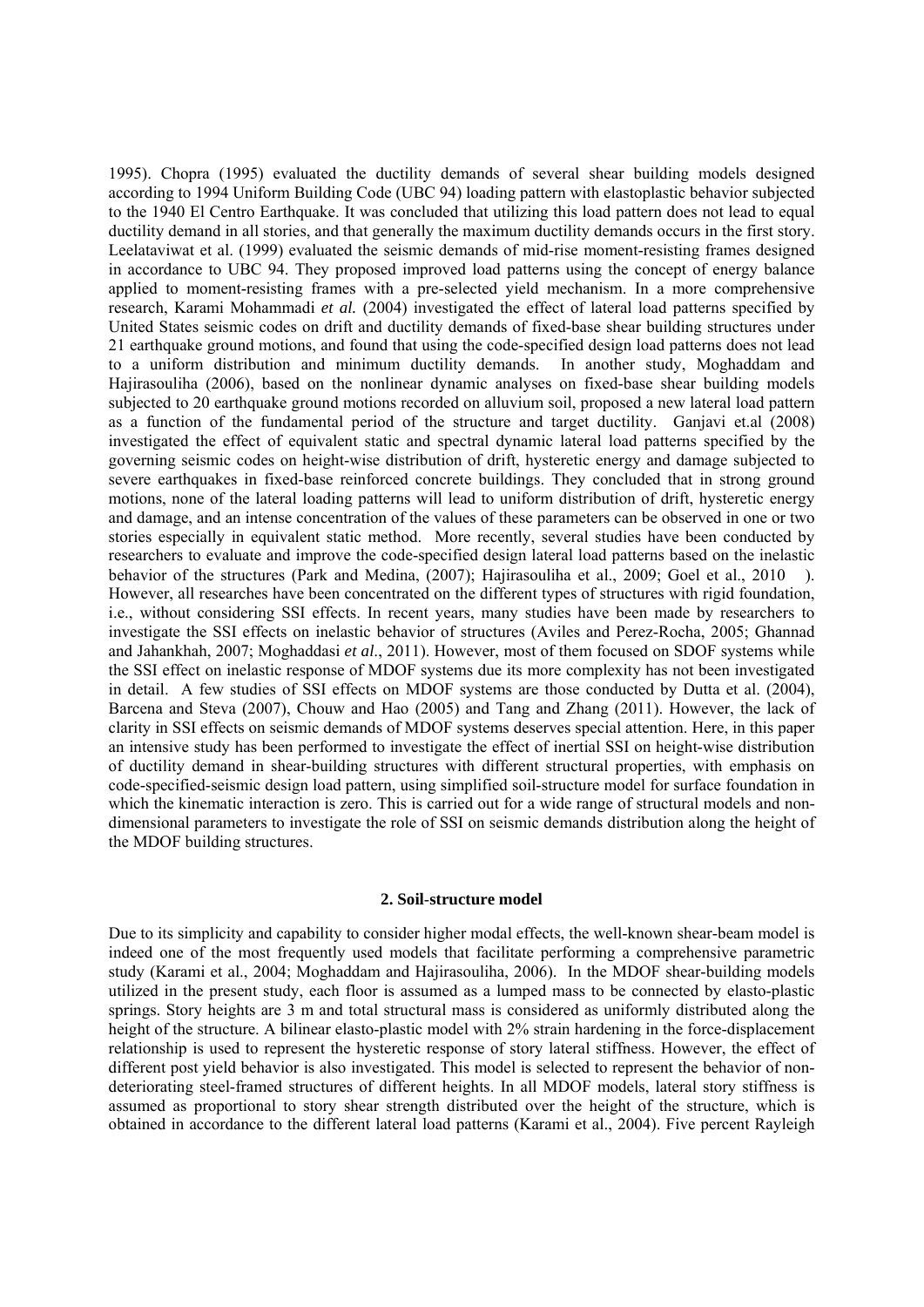damping was assigned to the first mode and the mode in which the cumulative mass participation was at least 95%. Sub-structure method is used to model soil-structure system. Using the sub-structure method, the soil can be modeled separately and then combined to establish the soil-structure system. The soilfoundation element is modeled by an equivalent linear discrete model based on the cone model with frequency-independent coefficients and equivalent linear model (Wolf, 1994; Moghaddasi et al., 2011). A typical 10-storty shear-building model of flexible-base system used in this study is shown in Fig. 1. The sway and rocking degrees of freedom are defined as representatives of translational and rotational motions of the foundation, respectively, disregarding the slight effect of vertical and torsional motion. The stiffness and energy dissipation of the supporting soil are represented by springs and dashpot, respectively. To consider the soil material damping,  $\zeta_0$ , in the soil-foundation element, each spring and dashpot is respectively augmented with an additional parallel connected dashpot and mass. It is clear that the shear modulus of the soil will change with soil strain such that it decreases as soil strain increases. Thus, a reduced shear wave velocity which is compatible with the corresponding strain level in soil should be considered to incorporate soil nonlinearity.



Fig. 1. Typical 10-storty shear building model located on flexible soil

#### **3. Key parameters in soil**-**structure model**

 It is well known that the response of the soil-structure system essentially depends on the size of structure, dynamic characteristics of the soil and structure, the soil profile as well as the applied excitation. In other words, for a specific earthquake ground motion, the dynamic response of the structure can be interpreted based on the properties of the superstructure relative to the soil beneath it. It has been shown that the effect of these factors can be best described by the following dimensionless parameters (Ghannad and Jahankhah, 2007):

1. A dimensionless frequency as an index based on the structure-to-soil stiffness ratio defined as:

$$
a_0 = \frac{\omega_{fix}\bar{H}}{v_s} \tag{3}
$$

where  $\omega_{fix}$  is the natural frequency of the fixed-base structure. It can be shown that the practical range of  $a_0$  for conventional building structures is from zero for the fixed-base structure to about 3 for the case with severe SSI effect (Ghannad and Jahankhah, 2007). Besides,  $\overline{H}$  which is the effective height of structure corresponding to the fundamental mode properties of the MDOF building can be obtained from the following equation: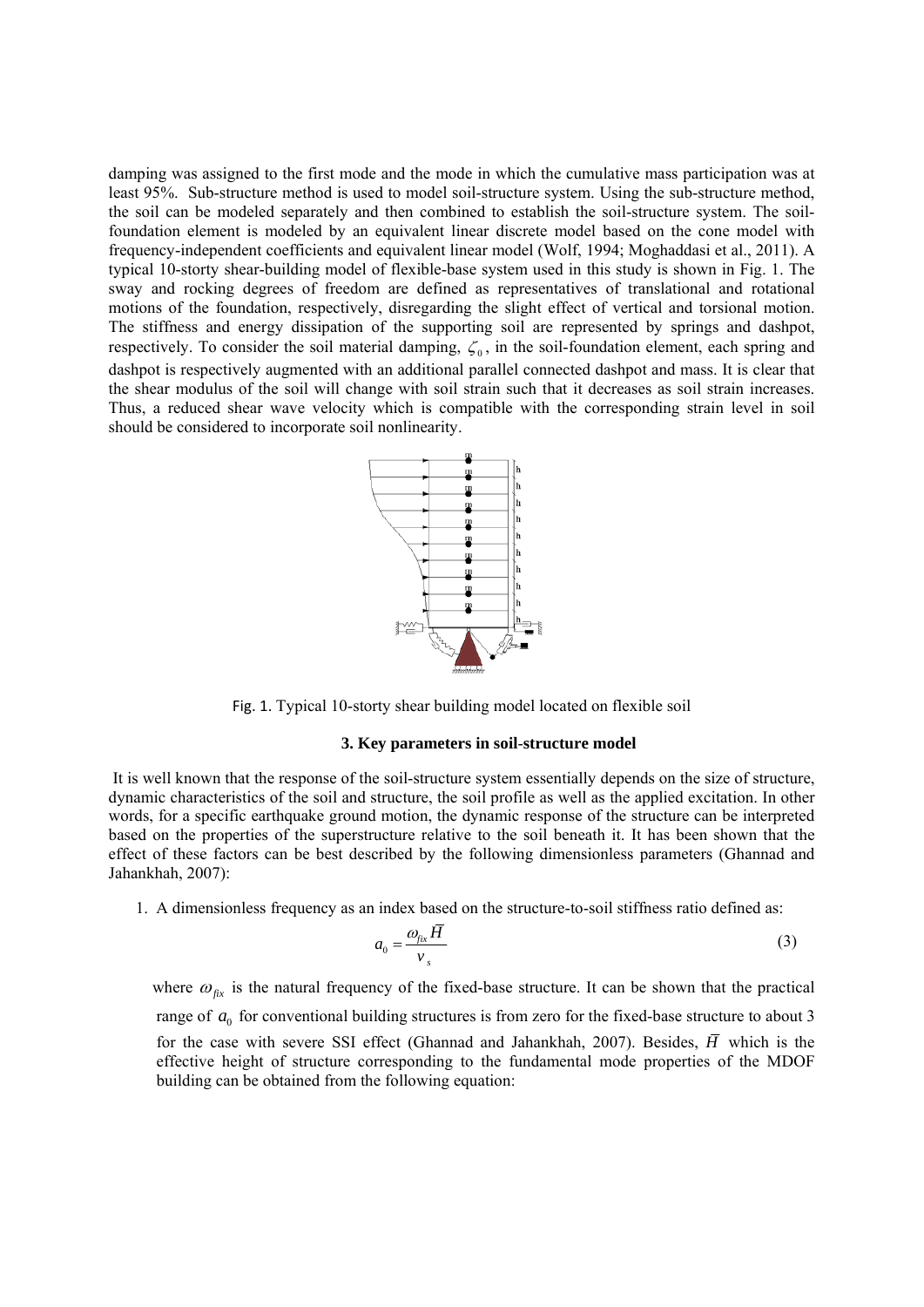$$
\bar{H} = \frac{\sum_{j=1}^{n} \left[ m_j \varphi_{j1} \left( \sum_{i=1}^{j} h_i \right) \right]}{\sum_{j=1}^{n} m_j \varphi_{j1}}
$$
(4)

where  $m_j$  is the mass of the *j*th story;  $h_i$  is the height from the base level to level *j*; and  $\varphi_{j1}$  is the amplitude at *j*th story of the first mode.

- 2. Aspect ratio of the building defined as  $\overline{H}/r$ , where r is the equivalent foundation radius.
- 3. Interstory displacement ductility demand of the structure defined as:

$$
\mu = \frac{\delta_{\rm m}}{\delta_{\rm y}}\tag{5}
$$

where  $\delta_{\rm m}$  and  $\delta_{\rm y}$  are the maximum interstory displacement demand resulted from a specific earthquake ground motion excitation and the yield interstory displacement corresponds to the structural stiffness of the same story, respectively. Note that for the MDOF building  $\mu$  is referred to as the greatest value among all the story ductility ratios.

4. Structure-to-soil mass ratio defined as:

$$
\bar{m} = \frac{m_{\text{tot}}}{\rho r^2 H} \tag{6}
$$

where  $H$  is total height of the structure.

- 5. Foundation-to-structure mass ratio  $m_f / m_{tot}$ .
- 6. Poisson's ratio of the soil denoted by  $\nu$ .
- 7. Material damping ratios of the soil  $\zeta_0$  and that of the structure  $\zeta_s$ .

The first two factors, participating within higher powers in the equation of motion, are usually considered as the key parameters which define the main SSI effect. The third one controls the inelastic behavior of the structure. The other parameters, having less importance, may be set to some typical values for conventional buildings (Wolf, 1994; Ghannad and Jahankhah, 2007). In the present study, the foundation mass ratio is assumed to be 0.1 of the total mass of the MDOF buildings. The Poisson's ratio is considered to be 0.4 for the alluvium soil and 0.45 for the soft soil. Also, a damping ratio of 5% is assigned to the soil material.

#### **4. Procedure for analysis**

The adopted soil-structure models introduced in the previous sections are used directly in the time domain nonlinear dynamic analysis. Step-by-step solution scheme in which dynamic imposed loads are incrementally applied to the model of the structure is utilized for all MDOF models. Variable load increments by considering events within steps are defined in order to control the equilibrium errors in each analysis step. An event is considered as any kind of state change that causes a change in the structural stiffness. A series of 5-, 10-, 15- and 20-story shear buildings are considered to investigate the effect of SSI on height-wise distribution of ductility demand in shear-building structures with different structural properties. In this regard, for a given earthquake ground motion, a family of 5760 different MDOF soil-structure models including various predefined key parameters are considered. This includes MDOF models of four different number of stories (*N*= 5, 10, 15 and 20) with 30 fundamental periods of fixed-base structures, ranging from 0.1 to 3 sec with intervals of 0.1, three values of aspect ratio ( $\overline{H}/r = 1$ , 3, 5), three values of dimensionless frequency  $(a_0=1, 2, 3)$  as well as fixed-base model, four values of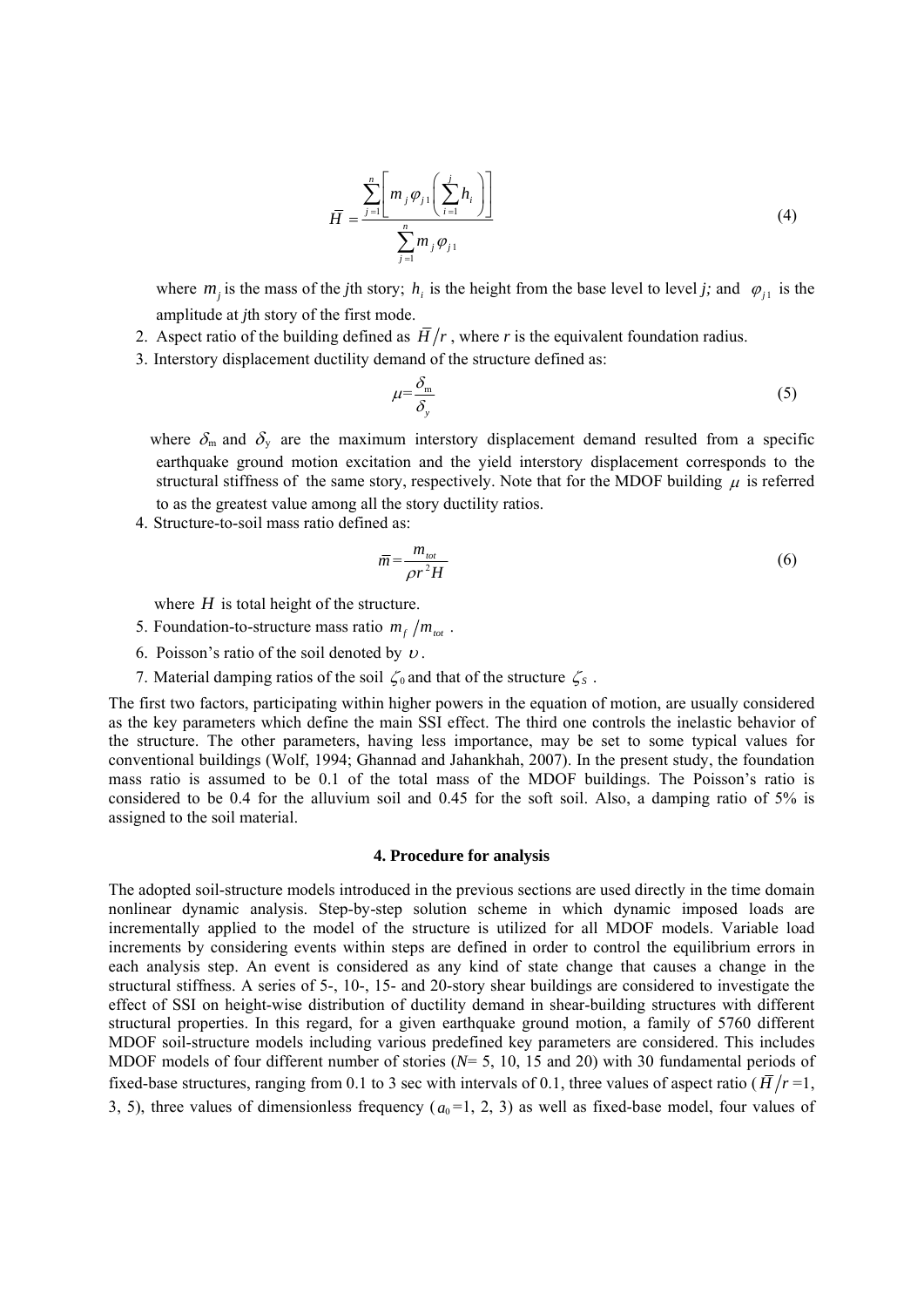target interstory displacement ductility ratio ( $\mu$  = 1, 2, 4, 6) where  $\mu$  =1 corresponds to the elastic state. It should be noted that the range of the fundamental period and aspect ratio, considered in the present study, are wider than those of the most practical structures. They are considered here, however, to cover all possible conditions and to compare the results obtained from MDOF systems of different number of stories with each other. For each earthquake ground motion, ductility demand distribution pattern along the height of the structure are computed in order to reach the  $\mu$  in the structure, as a part of the soil– structure system, within a 0.5% error.

## **5. Evaluation of ductility demand distribution in MDOF soil-structure systems**

## *5.1. Effect of number of stories*

To study the effect of number of stories on height-wise distribution of ductility demand in fixed-base and flexible-base shear buildings, systems of 5-, 10, 15 and 20-storys are considered, which represents the common low- to high-rise building structures. Fig. 2 shows the mean values of responses from 30 earthquake ground motions for systems with  $\overline{H}/r = 3$ ,  $T_{fix} = 1$  sec, and with three ductility ratios ( $\mu_t = 2$ ,

6) representing respectively the low and high inelastic behaviours, and two dimensionless frequencies ( $a_0$ )  $= 1, 3$ ) in comparison with the fixed-base structures. The abscissa in all figures is the averaged ductility demands and the vertical axis is relative height of the structure. The results generally exhibit a same trend for all MDOF buildings with different number of stories such that the maximum ductility demand usually happens in the top story (roof). It can be seen that, however, as the number of stories increases, heightwise distribution of the ductility demand becomes more non-uniform, which can show the significance of higher-mode effects on height-wise distribution of seismic demands. This trend is intensified for the case of higher inelastic behavior for both fixed-base and flexible-base systems. Therefore, it may be concluded that IBC-2009 code specified load pattern which is based on elastic fixed-base structures may not effectively incorporate higher-mode effect. It is also worth mentioning that even for low level of inelastic behaviour the ductility demands distributions become more non-uniform when SSI effect becomes predominant  $(a_0 = 3)$ , which will be discussed in details in the next sections.

## *5.2. Effect of aspect ratio and dimensionless frequency*

Fig. 3 is illustrated to show the effect of aspect ratio and dimensionless on averaged ductility demand distribution along the height of the soil-structure systems. As sated before, aspect ratio and dimensionless frequency are two of key parameters that can affect the response of the soil-structure systems subjected to earthquake excitation. The result are plotted for a 10-story shear building with fundamental period of 1sec, and for three target ductility demands ( $\mu_t = 1, 2, 6$ ), three values of aspect ratio ( $\bar{H}/r = 1, 3, 5$ ), representing squat, average and slender building and for three values of dimensionless frequency ( $a_0 = 1, 2$ , 3) as well as the corresponding fixed-base model. It can be observed that SSI effect will become more significant as the aspect ratio increases, i.e., for the case of slender building. The trend is less intensified as the level of inelasticity increases but still significant leading to more non-uniform distribution of ductility demand along the height of the structure with respect to the corresponding fixed-base model.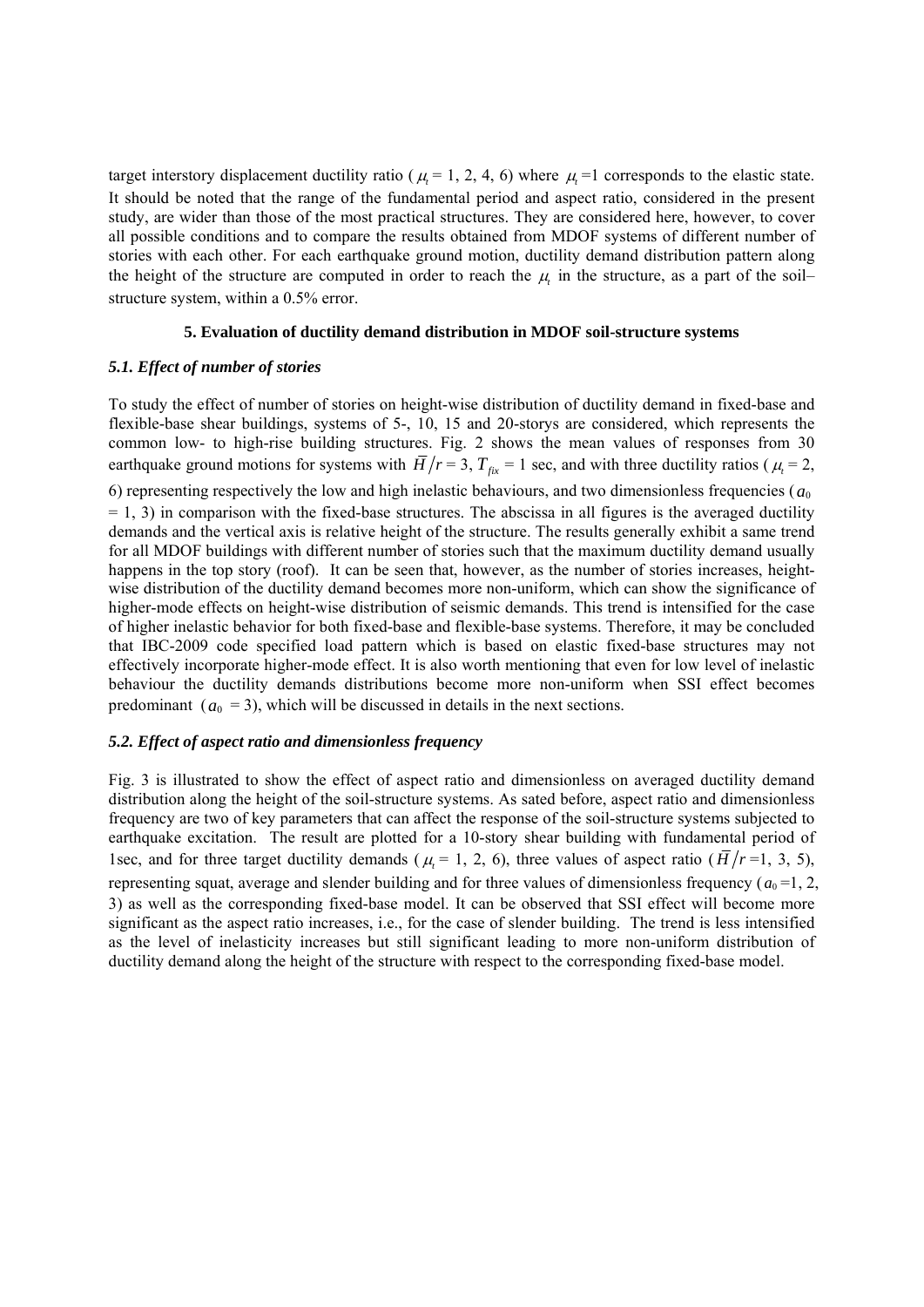

Fig. 2. Effect of number of stories on averaged ductility demand distribution for systems with  $T_{fix} = 1$  and  $\overline{H}/r = 3$ 



Fig. 3. Effect of aspect ratio and dimensionless frequency on averaged ductility demand distribution for systems with  $N=10$  and  $T_{fix}$  =1

## **6. Adequacy of IBC-2009 code-specified loading pattern**

It is believed that the the coefficient of variation (COV) of ductility demand distribution could be used as a means of assessing the adequacy of design load patterns to optimum use of material (Karami et al., 2004). Hence, the more uniform the ductility demand distribution, the better is the seismic performance.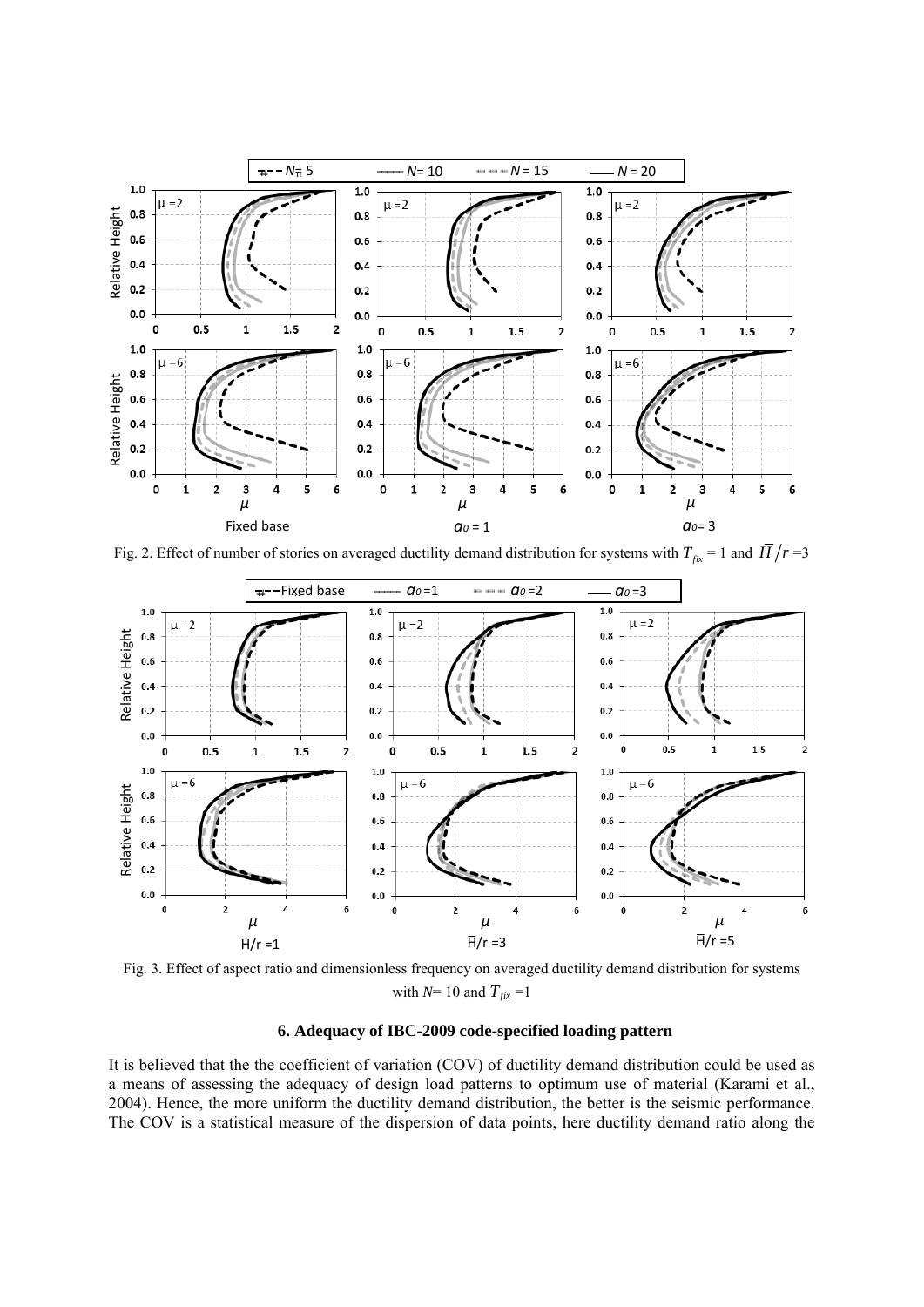building height. It is defined as the ratio of the ductility demand standard deviation to the mean ductility demand among all stories. To investigate the efficiency of IBC-2009 loading patterns in seismic performance of the soil-structure systems in comparison to the fixed-base one, 5- , 10-, 15 and 20-story shear-building models with 30 fundamental periods, 4 ductility demands ( $\mu$  = 1, 2, 4, 6), 3 dimensionless frequencies ( $a_0 = 1, 2, 3$ ) and 3 aspect ratios ( $\overline{H}/r = 1, 3, 5$ ) are subjected to 30 selected ground motions. In each case, shear strength and stiffness are distributed along the stories according to IBC-2009 codespecified load pattern. The total structural stiffness then is scaled to adjust the presumed fixed-base fundamental period. With an iterative procedure, without altering the stiffness and strength distribution pattern, the total shear strength of the structure is scaled until the target ductility ratio is resulted with less than 0.5% error. Consequently, COV of the story ductility demands can be calculated for each case.

#### *6.1. Effect of number of stories and target ductility demand*

 Effect of number of stories on COV of story ductility demands in flexible-base structures designed according to the IBC-2009 load pattern is presented in Fig. 4. Results are provided as mean values of 30 earthquake ground motions for systems with  $\overline{H}/r = 3$ , and with three ductility ratios ( $\mu = 1, 2, 6$ ) as well as for dimensionless frequency of 2. The vertical axis in all figures is the averaged COV of story ductility demands and the horizontal axis is the fixed-base fundamental period of the structure. It can be seen that regardless of the number of stories, using IBC-2009 load pattern leads to nearly uniform ductility demands distribution for the structure with short periods within the elastic range of behaviour. For the longer periods i.e.,  $T_{fix} > 0.4$  sec, however, the efficiency of the IBC-2009 load pattern is reduced as the number of stories and fundamental period increase, which could be interpreted as the effect of higher modes that has not been considered sufficiently in the IBC-2009 load pattern. For inelastic range the story is completely different such that the variation of the ductility demand of the structures is a lot more nonuniform even in short period, which is more intensified by increasing the inelastic level of vibration. It is interesting that in low level of inelastic behavior (i.e.,  $\mu = 2$ ) seismic performance of the structure increases (i.e. decreasing COV) with number of stories for the structures with short period. To better investigate the effect of target ductility demands on the averaged COV of story ductility demands Fig. 5 is provided. The results are for a 15-story shear building with  $\overline{H}/r = 3$ , and with four ductility ratios ( $\mu_t = 1$ , 2, 4, 6) as well as for two dimensionless frequencies ( $a_0 = 1$ , 2) in comparison with the fixed-base structures. It is observed that for both fixed-base and flexible-based models increasing the target ductility is always accompanied by increasing in COV of story ductility demands, which is compatible with the results of the study carried out for fixed-base shear-building systems by Moghaddam and Hajirasouliha (2006). For the fixed-base structures within large inelastic range of vibration the COV of story ductility demands for the structures having short periods is significantly greater than that of the long periods while by increasing the soil flexibility (i.e. increasing the SSI effect) this phenomenon will be reversed. The reason is that the fundamental period of soil-structure systems always increases with soil flexibility, which caused that the new soil-structure system has always a fundamental period of vibration greater than that of the fixed-base model. It is also seen that for both fixed-base and flexible- base models with long period of vibration, COV of story ductility demands is more dependent on the level of inelasticity (i.e. target ductility demand value) than the fundamental period of the building. As stated before, however, nearly all code-specified seismic load patterns are not considered the target ductility demand of the structure.

## *6.2. Effect of dimensionless frequency and aspect ratio*

Fig. 6 shows the effect of dimensionless frequency (i.e. soil flexibility) by illustrating the average of COV obtained in 30 earthquake ground motions versus fixed-base fundamental period for a 15-story shearbuilding with  $\overline{H}/r = 3$  and various target ductility demands. It is observed that, with exception of very short periods, the COV of story ductility demands increases with soil flexibility leading to reduction of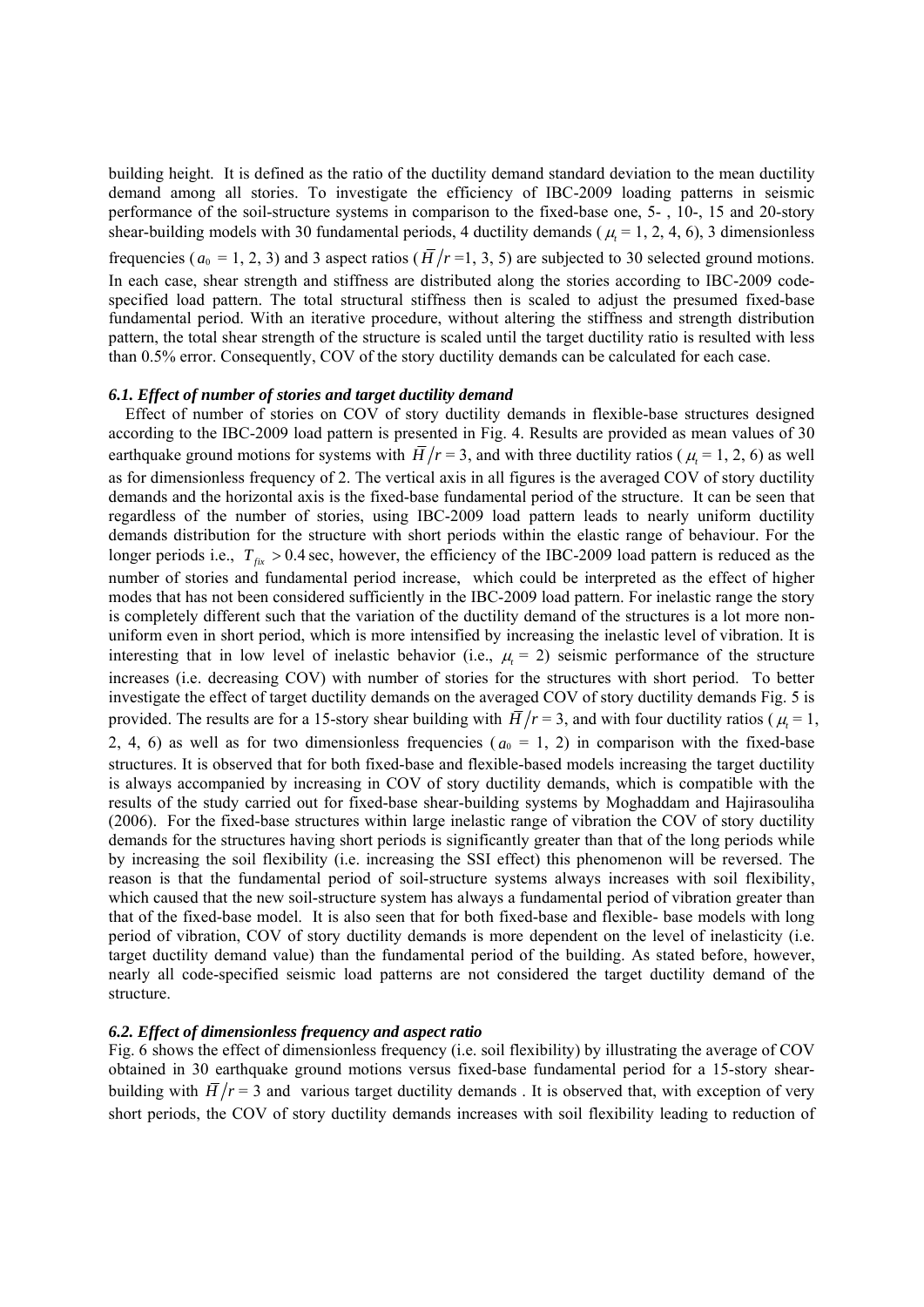the seismic performance of the soil-structure systems with respect to the fixed-base ones. This trend is less intensified as the level of inelastic behaviour increases but still significant. The effect of aspect ratio also presented in Fig. 7 with the same format as Fig.6 for the case of sever SSI effect (i.e.  $a_0 = 3$ ). As seen, the results can be classified into two parts; first, the set of curves associated with elastic and low level of inelastic ranges (i.e.,  $\mu = 1$  and 2, respectively) in which, except for very short periods, the COV of ductility demands increases with aspect ratio; second, the curves corresponded to the high level of inelastic behaviour ( $\mu = 6$ ) in which the COV decreases with aspect ratio in short range of periods; afterwards, this trend is reversed similar to the first part but with less intensity.



Fig. 4. Effect of number of stories on averaged COV of story ductility demands for systems with  $\overline{H}/r = 3$ 



Fig. 5. Effect of maximum ductility on averaged COV of story ductility demands for systems with  $H/r = 3$ 

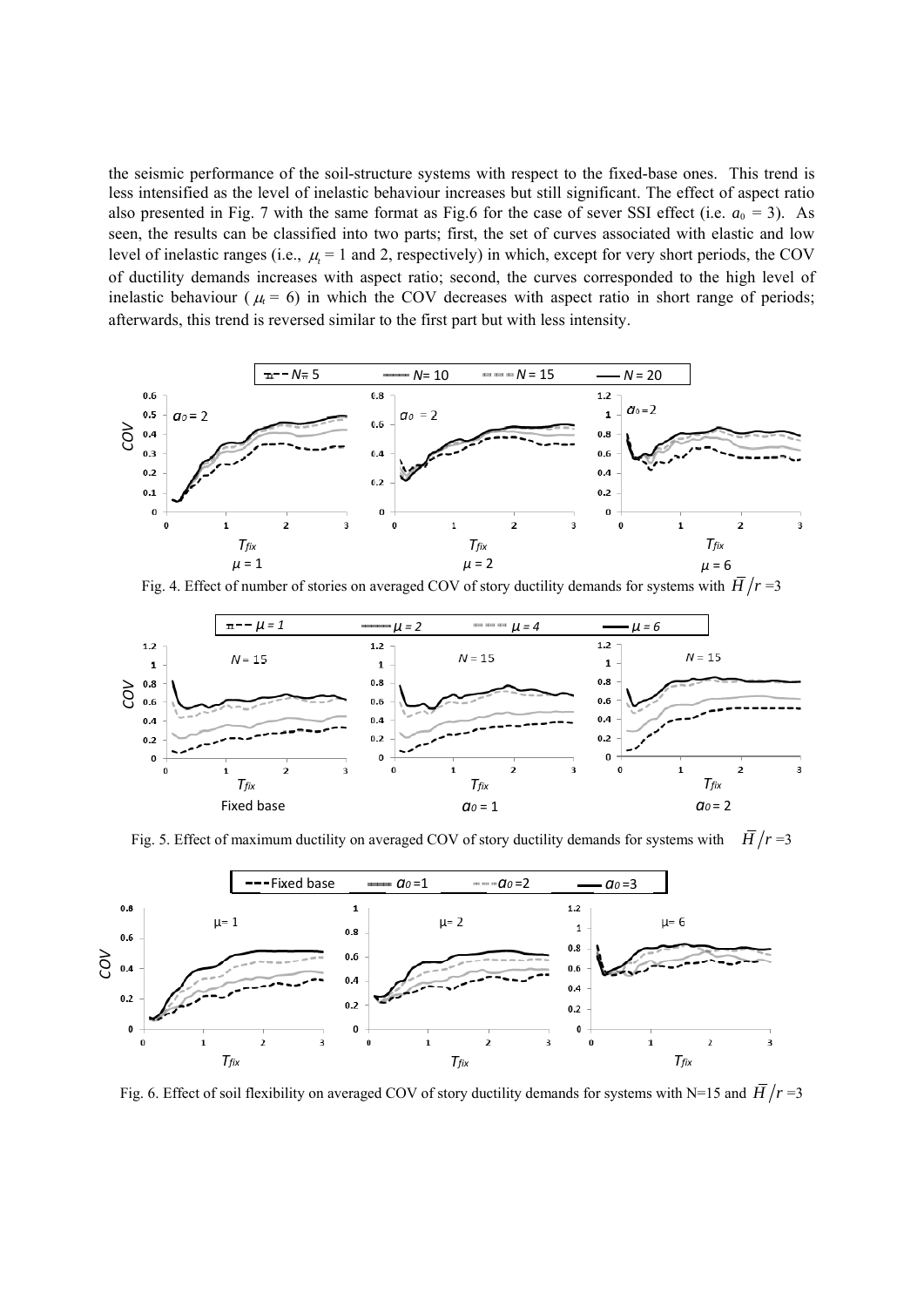

Fig. 7. Effect of aspect ratio on averaged COV of story ductility demands for systems with  $N=15$  and  $a_0=3$ 

#### **7. Conclusion**

A parametric study has been carried out to investigate the effect of SSI on ductility demands distribution and seismic performance of shear-building structures designed in accordance to code-specified design lateral load pattern using simplified soil-structure model. Results of this study can be summarized as follows:

- 1. For both fixed-base and flexible-base structures, regardless of the number of stories, using IBC-2009 load pattern leads to nearly uniform ductility demands distribution for the structure with short periods within the elastic range of behaviour. For the longer periods i.e.,  $T_{fix} > 0.4$  sec, however, the efficiency of the IBC-2009 load pattern is reduced as the number of stories and fundamental period increase, which could be interpreted as the effect of higher modes that has not been considered sufficiently in the IBC-2009 load pattern. In inelastic range, the performance of the structures is significantly reduced even in short period, which is more intensified by increasing the inelastic level of vibration and soil flexibility.
- 2. For the fixed-base structures within large inelastic range of vibration the performance of the structures having short period is significantly less than that of the long periods while by increasing the soil flexibility (i.e. increasing the SSI effect) and consequently increasing the fundamental period of soil-structure systems this phenomenon will be reversed. It is also concluded that for both fixed-base and flexible- base models with long period of vibration, the performance of the structure is more dependent on the level of inelasticity (i.e. target ductility demand value) than the fundamental period of the building while nearly in all code-specified seismic load patterns this point are not considered.
- 3. Generally, SSI effect will become more significant as the aspect ratio increases i.e., for the case of slender building. The trend is less intensified as the level of inelasticity increases but still significant leading to more non-uniform distribution of ductility demand along the height of the structure with respect to the corresponding fixed-base model.

## **References**

Anderson, J.C., Miranda, E., Bertero, V.V., (1991). Kajima Research Team. Evaluation of the seismic performance of a thirty-story RC building, UCB/EERC-91/16, Earthquake Engineering Research Center, University of California, Berkeley.

AS-1170.4., (2007).Structural design actions: Earthquake actions in Australia.

ASCE/SEI 7-05. (2005). Minimum Design Loads for Buildings and Other Structures. American Society of Civil Engineers: Reston, VA.